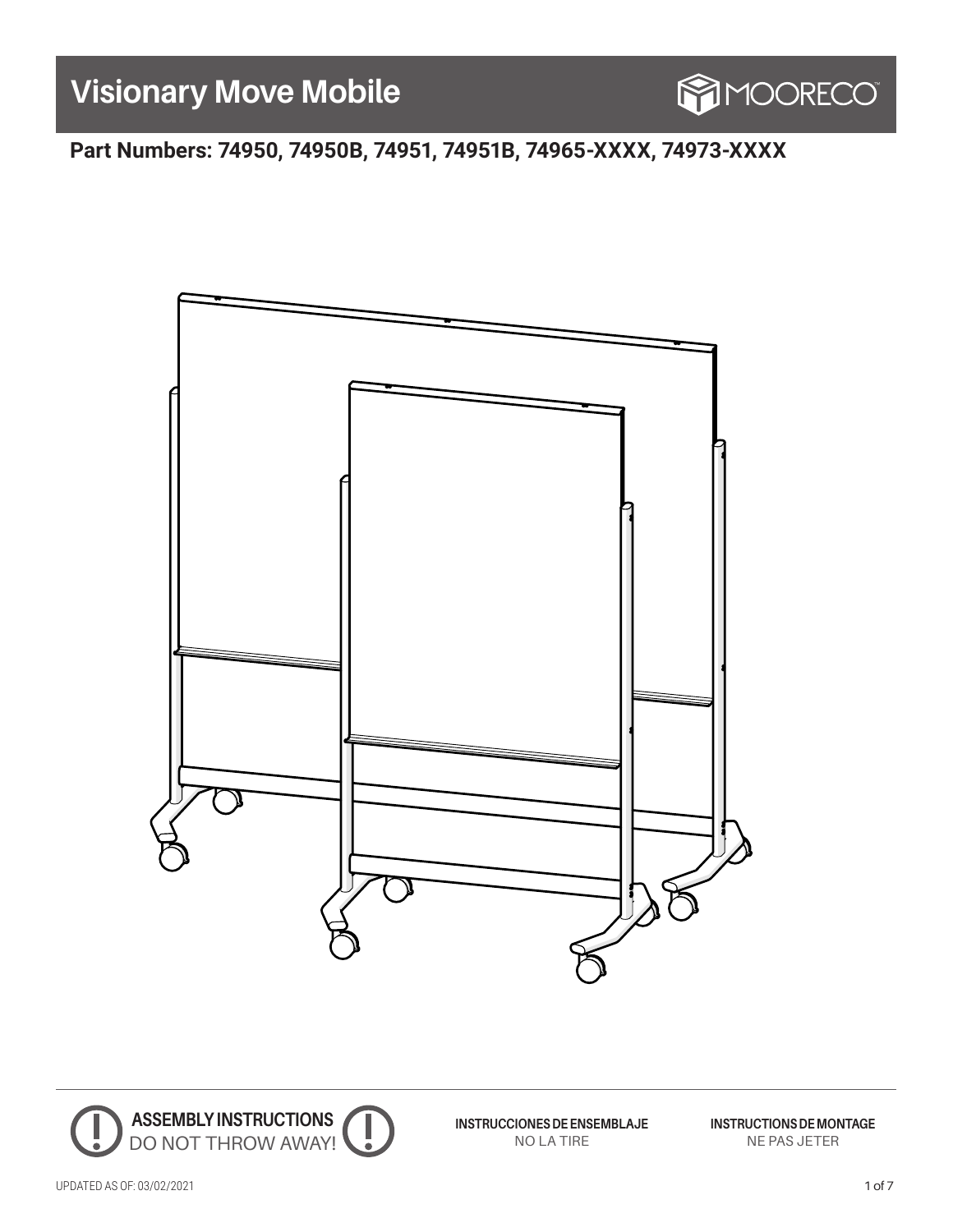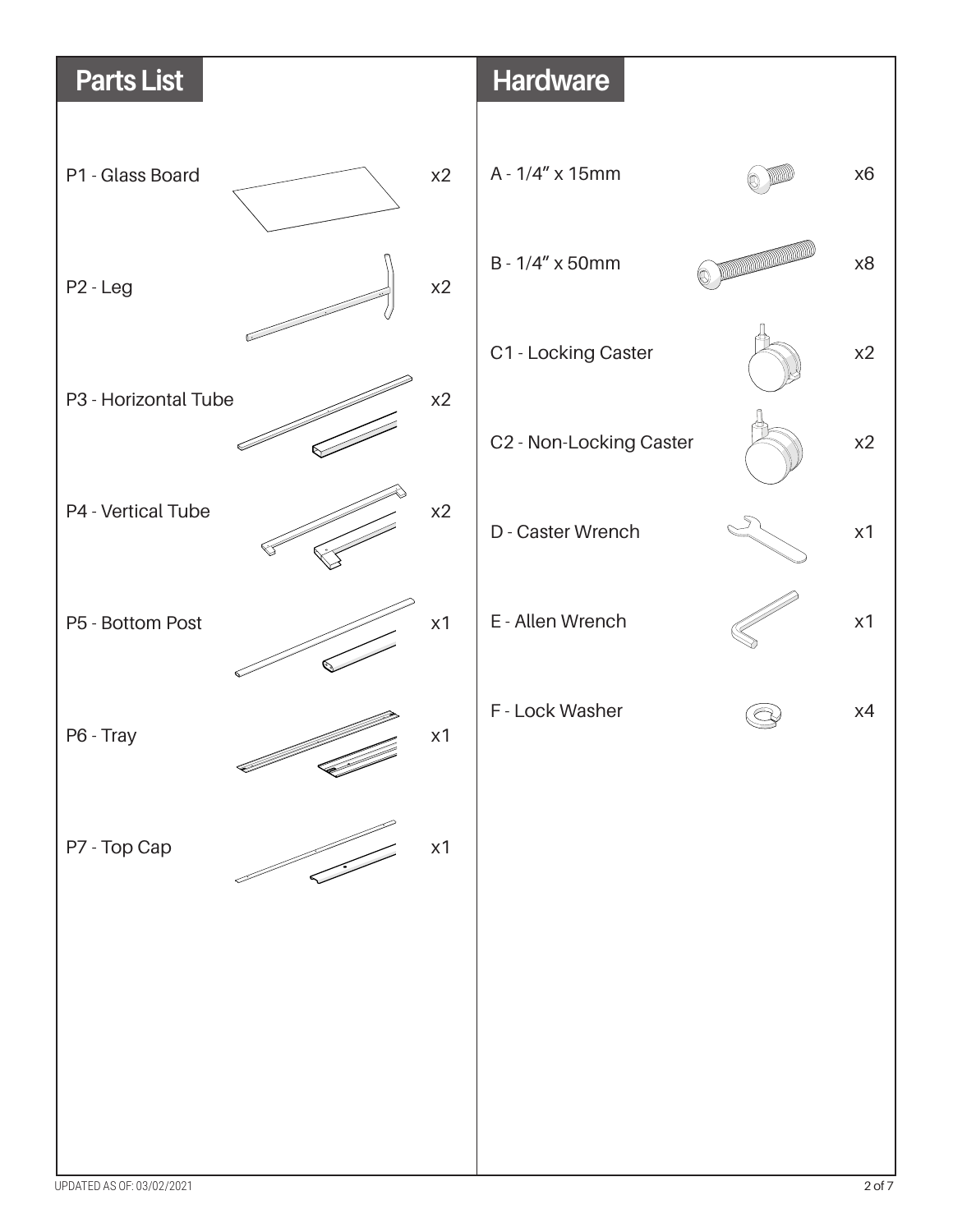#### **WARNINGS AND DISCLAIMERS**

Review full assembly instructions and check that all parts are present before beginning assembly. Heavy or large furniture may require multiple persons in order to properly assemble. If you have questions regarding assembly, contact the manufacturer before continuing. Damage due to incorrect assembly may not be covered by warranty. Do not use product unless all screws are tight. Check all screws for tightness at least every six months. If parts are broken, missing, damaged, or worn, stop use of the product until repairs are made by your dealer using factory authorized parts.

#### **ADVERTENCIAS Y RENUNCIAS AVERTISSEMENTS**

Previo a comenzar el proceso de ensamblaje favor de revisar las instrucciones y asegurarse que cuenta con todas las partes y materiales necesarios. Es posible que los muebles grandes o pesados, requieran mas de una persona para ensamblarlos correctamente. Por favor contacte al fabricante directamente si tiene alguna duda o pregunta antes de continuar con el proceso de armado del producto. La garantía no cubrirá daños que ocurrieron por errores cometidos durante el proceso de ensamblaje. Todos los tornillos deben estar ajustados previo el uso del producto. Debe revisar los tornillos periódicamente, por lo menos cada seis meses y asegurarse de que estén bien ajustados. Por favor detenga el uso del producto si partes del producto se pierden, rompen, se deterioran por uso o se rompen. Favor de contactar a su distribuidor para que le envíen las partes necesarias o realice las reparaciones necesarias con partes autorizadas por el fabricante.

Avant de commencer l' assamblage veuillez consulter les instructions complètes et vérifier si vous avez toutes les pièces nécessaires. Ill est possible que plusieurs personnes soient nécessaires pour assemble des meubles grand ou lourds. En cas de doute sur l assamblage contactez le fabricant avant de continuer. Les dommages encourus pendant l'assamblage ne seront pas couvert par la garantie. Ne pas utiliser le produit sans vérifier que tous les vis soient serrées. Vérifiez que les vis sont serrées au moins tous le 6 mois. Si aucune pièce se casse, manque, est endommagée ou usée, arrêtez d' utiliser de produit jusqu'à ce que le vendeur le repaire a l'aide de pièces autorisées par la fabricant.

#### **WARRANTY**

For full product warranty details, please visit: Para obtener información sobre la garantía del producto, consulte este sitio (ingles): Pour plus d'informations sur la garantie du produit, consultez ce site (anglais):

#### **http://moorecoinc.com/warranty**

### **CARE & MAINTENANCE**

For questions on assembly or missing/damaged parts, please contact us using the following information.

Para preguntas sobre el ensamblaje o piezas faltantes o dañadas, por favor contáctenos usando la siguiente información.

Pour toute question sur le montage l-assamblage manquantes ou endommagées, veuillez nous contacter en utilisant les l'information ci-dessous.

### **PRODUCT REGISTRATION**

To register your product for warranty, please visit: Para registrar la garantía del producto, vea este sitio (en ingles): Pour enregistrer la garantie de votre produit, consultez ce site (en anglais):

Email: **support@moorecoinc.com**

Phone: **1.800.749.2258** (Monday – Friday, 8AM – 5PM Central Time)

**https://moorecoinc.com/register**

UPDATED AS OF: 03/02/2021 3 of 7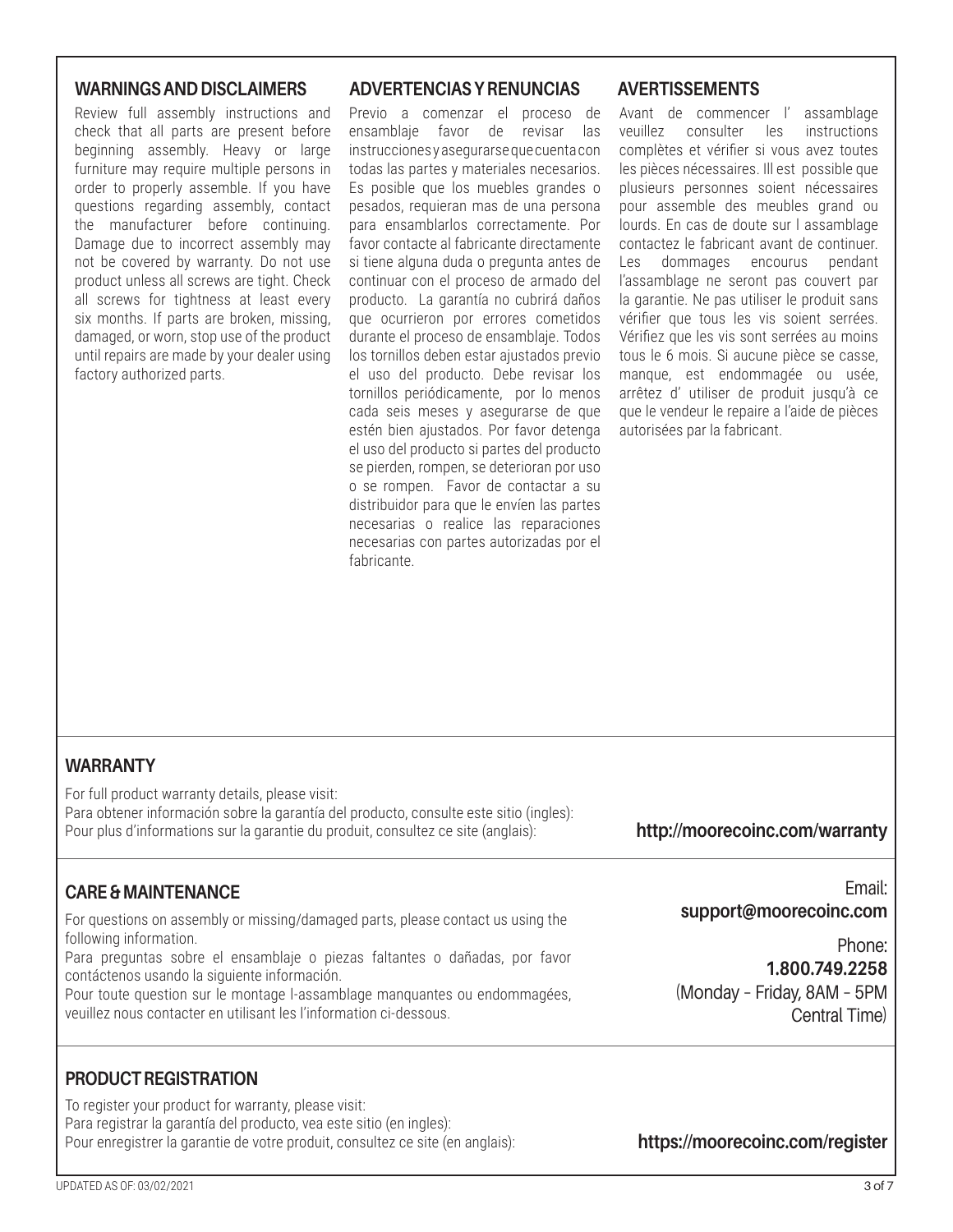### **STEP 1**

Place Lock Washer on each Caster stem then screw in Casters to Leg and tighten with Caster Wrench. Use one Locking Caster and one Non-Locking Caster per Leg. Repeat for second Leg.



### **STEP 2**

### Connect Bottom Post to Legs using two screws (B) per Leg.

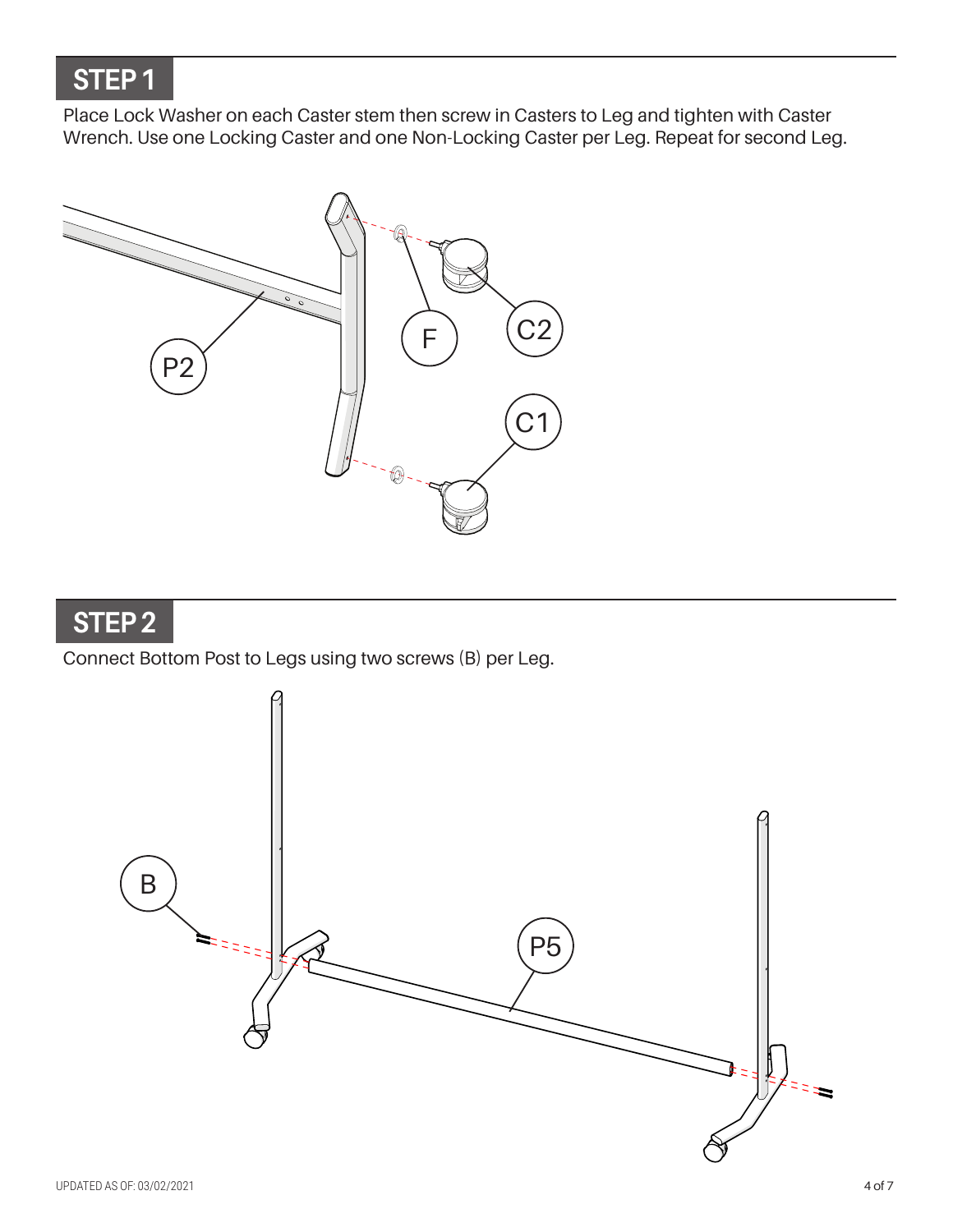## **STEP 3**

Connect Vertical and Horizontal Tubes as shown. Make sure the side holes on both Vertical Tubes are oriented the same way and holes on Horizontal Tubes are facing outward.



**STEP 4**

Position frame in between Legs and secure with two screws (B) on each side. Make sure frame is oriented correctly.

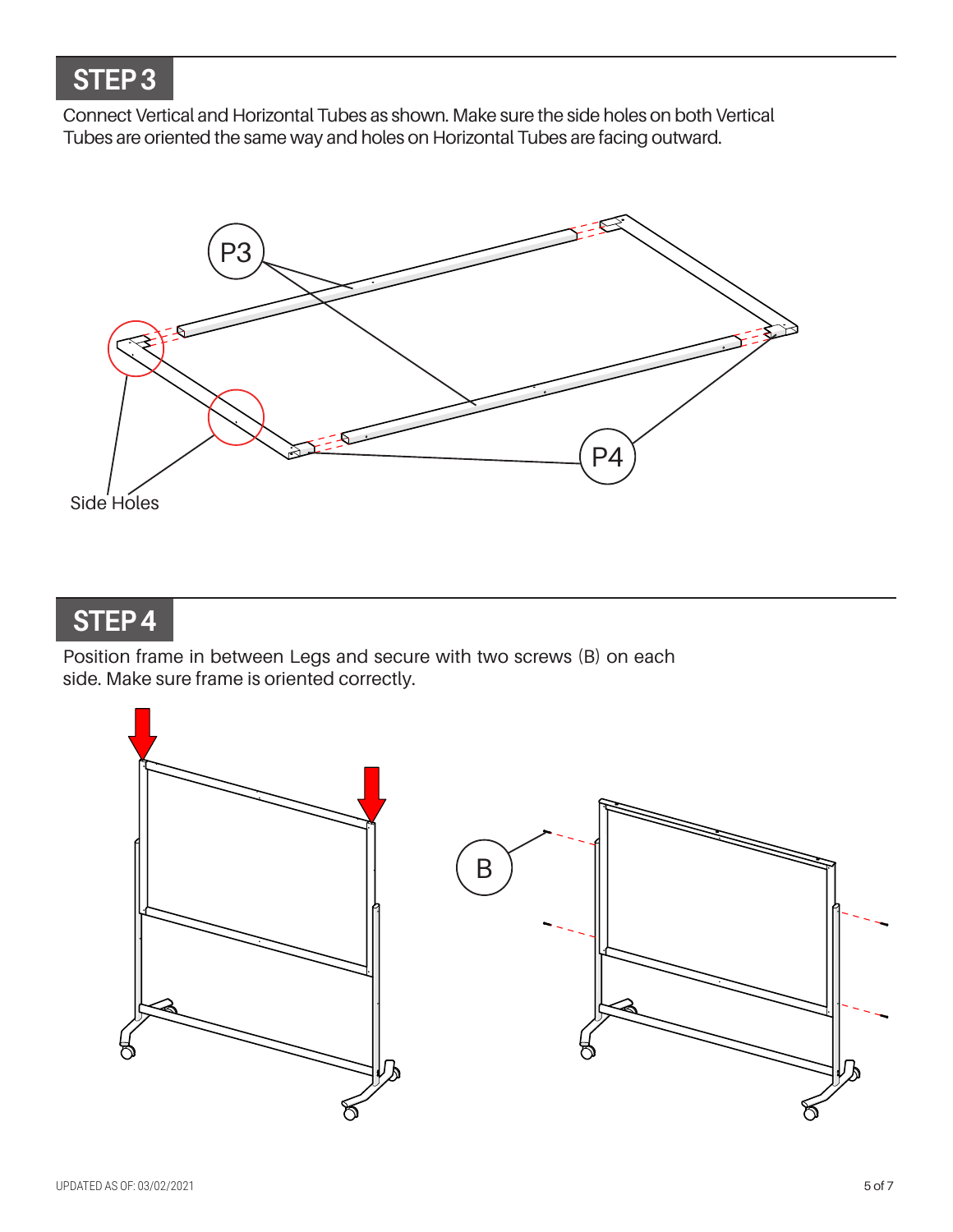

### **STEP 6**

Peel off adhesive cover on all four front and back pieces of double-sided tape on frame. Place Glass Boards by inserting bottom of each board in tray on both sides and holding flush against either face of frame pressing firmly into tape.